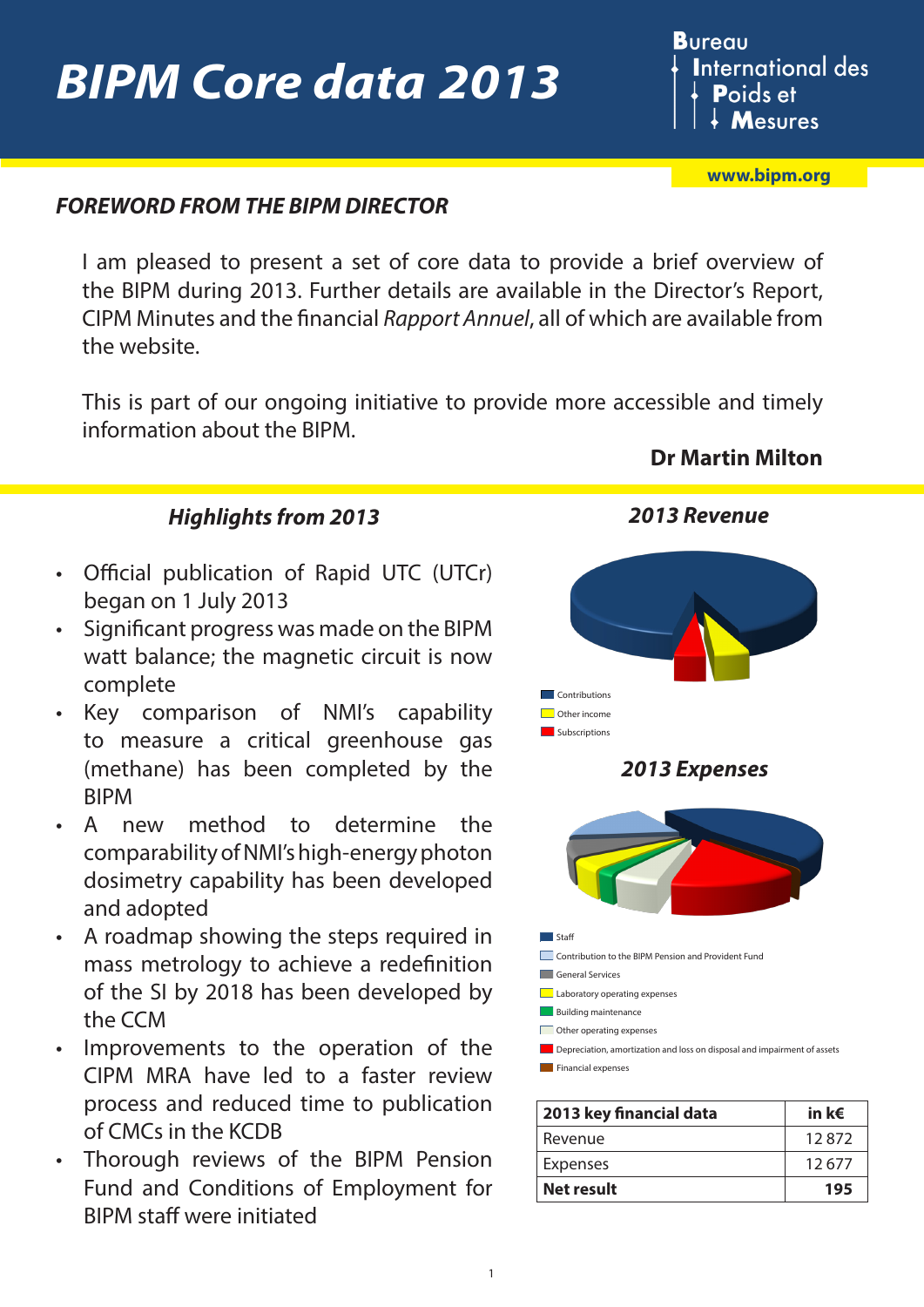### Finance





| in k€           | 2009  | 2010   | 2011  | 2012   | 2013  |
|-----------------|-------|--------|-------|--------|-------|
| Contributions*  | 10977 | 11 251 | 11590 | 11875  | 11744 |
| Subscriptions** | 235   | 261    | 271   | 320    | 530   |
| Other income    | 829   | 939    | 986   | 998    | 598   |
| <b>Total</b>    | 12041 | 12451  | 12847 | 13 193 | 12872 |

For detailed information on Finance, please refer to the Financial Statement and the notes included in the *[Rapport annuel aux Gouvernements des Hautes](http://www.bipm.org/utils/common/pdf/rapport-annuel/Rapport-annuel-BIPM-2013.pdf) [Parties Contractantes](http://www.bipm.org/utils/common/pdf/rapport-annuel/Rapport-annuel-BIPM-2013.pdf)* available on the BIPM website

\*Contributions from Member States

\*\*Subscriptions from Associates of the CGPM

| in k€                                                                          | 2009    | 2010    | 2011    | 2012    | 2013    |
|--------------------------------------------------------------------------------|---------|---------|---------|---------|---------|
| <b>Staff</b>                                                                   | 5 1 3 7 | 6572    | 6611    | 7358    | 5995    |
| Contribution to the BIPM<br><b>Pension and Provident Fund</b>                  | 2 2 6 7 | 2 3 3 8 | 2 2 7 0 | 2 3 6 9 | 2 3 2 9 |
| <b>General Services</b>                                                        | 1 1 6 3 | 1 1 1 7 | 1092    | 958     | 987     |
| Laboratory operating<br>expenses                                               | 610     | 558     | 574     | 372     | 595     |
| <b>Building maintenance</b>                                                    | 209     | 262     | 260     | 235     | 261     |
| Other operating expenses                                                       | 66      | 163     | 240     | 103     | 653     |
| Depreciation, amortization<br>and loss on disposal and<br>impairment of assets | 2569    | 2612    | 2851    | 5444    | 1833    |
| <b>Financial expenses</b>                                                      | 31      | 32      | 8       | 8       | 24      |
| Total                                                                          | 12052   | 13 654  | 13 906  | 16847   | 12677   |

#### Staff at 31st December



|                                   | 2009 | 2010 | 2011 | 2012 | 2013 |
|-----------------------------------|------|------|------|------|------|
| Indefinite-term staff             | 70   | 73   | 72   | 73   | 72   |
| Fixed-term staff                  |      |      |      |      |      |
| <b>Staff seconded to the BIPM</b> |      |      |      |      |      |

#### Member States and Associates of the CGPM at 31st December



#### Revenue **Expenses**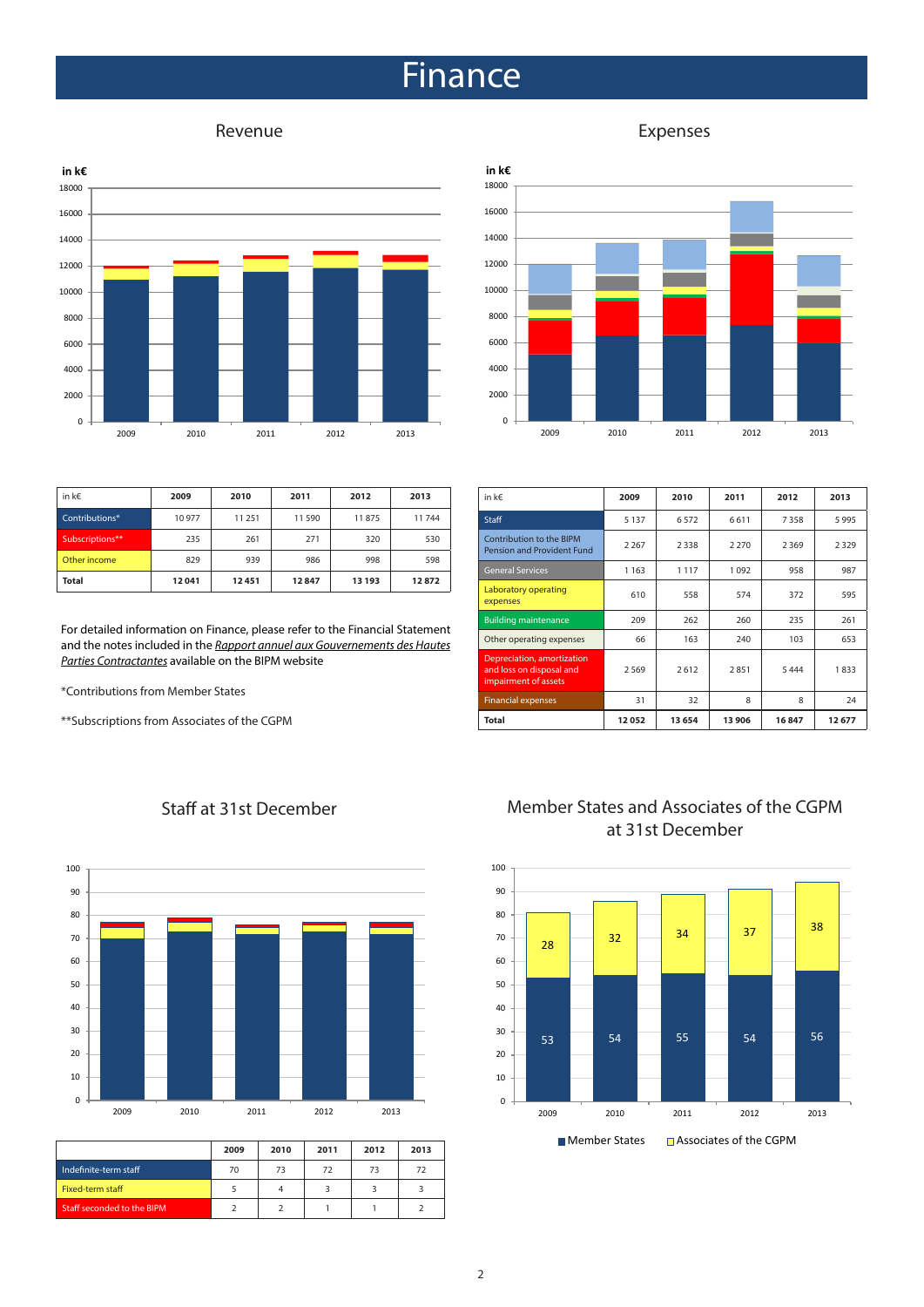## BIPM Calibrations and Study Notes



2009-2013 2013 - Breakdown by Department



### Comparisons coordinated by the BIPM



2009-2013 2013 - Breakdown by Department



### BIPM Publications



2009-2013 2013 - Breakdown by Department



<sup>■</sup> Peer-reviewed ■ Metrologia Technical Supplement ■ Official □ Other